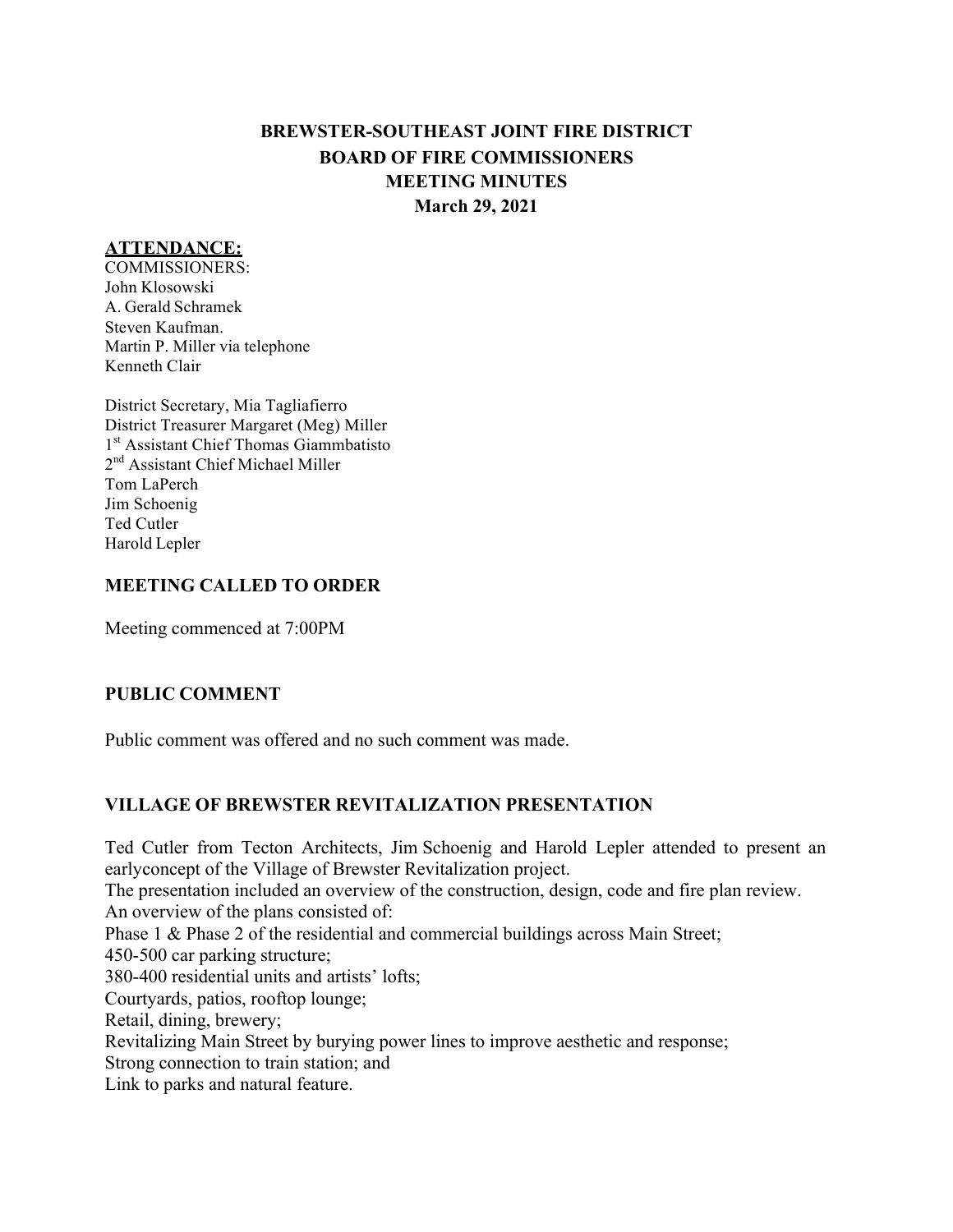Commissioner Schramek asked if any provisions would be made for additional fire hydrants. Provisions for additional hydrants would be made and the developers would look to the District for guidance on where to place them.

2<sup>nd</sup> Chief Assistant Miller asked if the buildings would have sprinklers and if the District and Department will be able to work with them as far as where the Fire Department connection will be. He was advised that the all of the buildings will have sprinklers and yes, they will be working with them. Mr. Lepler said they anticipate that they will need to work with the Department and the design team so the Department will be able to get large rigs around and have proper stability when trying to raise ladders.

Assistant Chief Miller also asked if sprinklers will be in each unit or just in hallways. Sprinklers will be in every unit because it is a commercial building.

Commissioner Schramek mentioned that he would like to make sure we have available resources because this project does have an impact on the Fire District.

Assistant Chief Miller asked if there would be any access to courtyard for the Fire Department. The assumption was that hydrants would be placed where they needed them, and as plans are developed they will be looking for input from the Department and District.

Commissioner Schramek mentioned that the Village of Brewster has older water mains, and asked if the infrastructure in the water main will be able to handle the additional hydrants and pressure? Additional hydrants will not impact capacity of pressure.

Assistant Chief Miller asked if the buildings will have elevators and if they will be able to

accommodate stretchers. There will be elevators that should be able to accommodate stretchers.

Asst. Chief Miller mentioned that it would be helpful to the Department if all of the elevators had the same key so the Department could access them when needed.

Assistant Chief Miller also asked if there will be an exit stairwell for people to get up to the roof. He was advised that yes, there would be a stairwell because egress is needed.

Attorney Liguori mentioned it would be helpful for the board to appoint a liaison for this project so all plans can be communicated.

# **AUTHORIZATION RE: TREASURER'S REQUEST FOR NEW COMPUTER COMPATIBLE WITH QUICKBOOKS 2021 FOR TAX RECORDING PURPOSES**

Meg Miller, Treasurer for District requested a new computer that will be compatible with Quickbooks 2021 for tax recording purposes.

Authorization for up to \$2000 office suite software Quickbooks 2021 And computer to be roughly \$600

A motion to authorize purchase of new computer compatible with office suite software and quickbooks 2021 for up to \$2,000 was made by Commissioner Schramek,  $2^{nd}$  by Commissioner Kaufman. Motion carried.